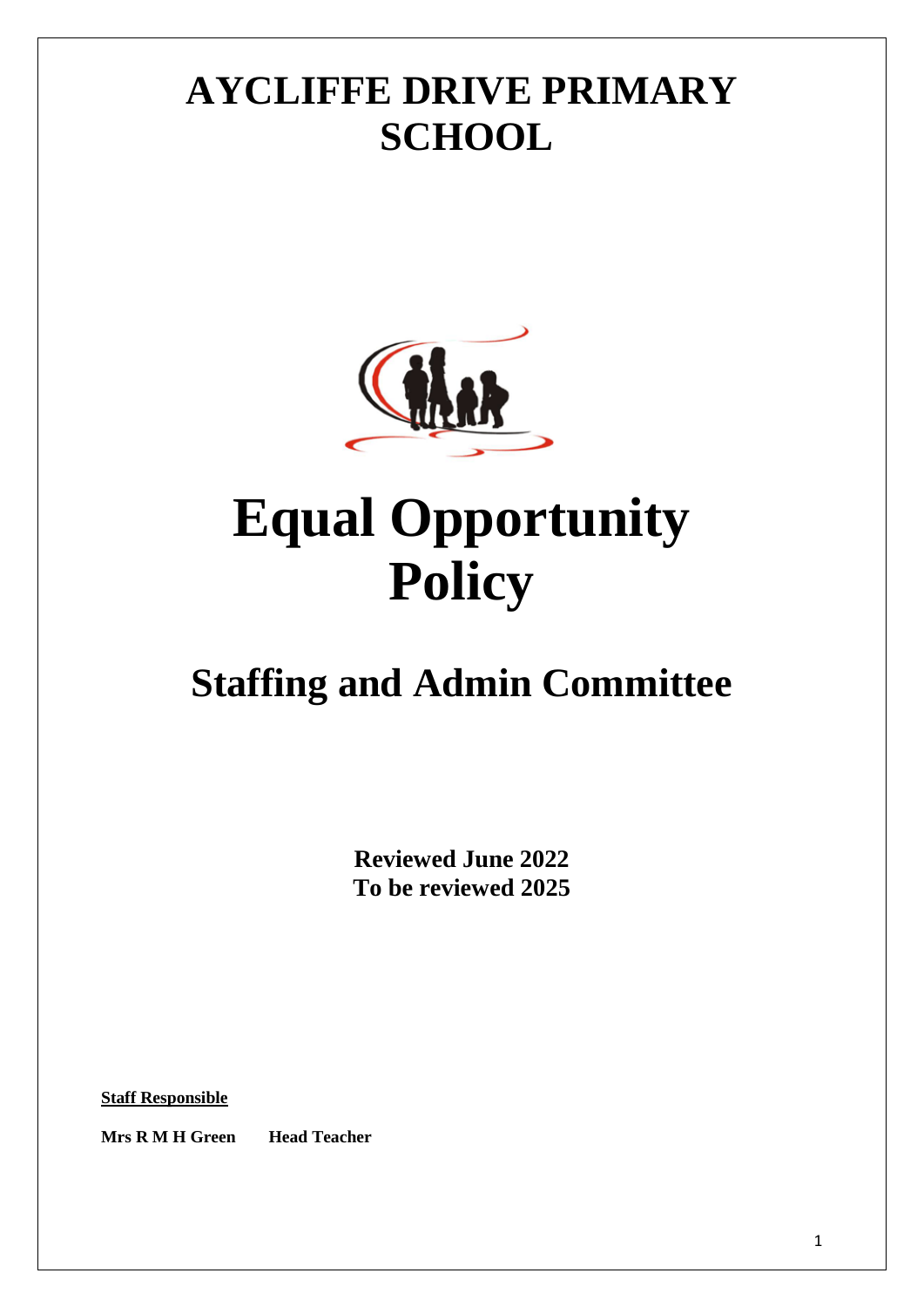### **EQUAL OPPORTUNITY POLICY**

#### **Policy Statement**

At Aycliffe Drive School we recognise our responsibility to ensure positive attitudes to diversity and difference – not only so that every child is included and not disadvantaged, but also so that they learn from the earliest age to value diversity in others and grow up making a positive contribution to society. We understand the importance of providing a challenging and enjoyable programme of learning and development and we undertake to make reasonable adjustments to enable all to participate in our programme of learning, where all are valued and supported.

Aycliffe Drive School is totally committed to avoiding all forms of discrimination as set out in the UK Equality Act (2010). This applies to all pupils, parents and staff members and includes inappropriate discrimination on the grounds of: gender: age; religion or belief; physical ability or disability learning ability, other special educational needs or academic or sporting ability; race (including colour, nationality, ethnicity, family, cultural or linguistic background); marital status and civil partnership; sex; sexual orientation; trade union membership; part-time and fixed-term working; gender reassignment; pregnancy and maternity. These factors are taken into account in the care of our community members so that care is sensitive to different needs.

We seek to ensure that the individual needs of all our pupils, including those who are disabled or have special education needs are met and pupils are included, valued and supported, and that reasonable adjustments are made for them. We undertake to work with the school community, with parents and with other relevant agencies to ensure that any form of discriminatory behaviour is treated seriously and action is taken to prevent any repetition. This policy statement and the effectiveness of our inclusive practices at Aycliffe Drive School are reviewed annually by the Governing Body.

The name of the Special Educational Needs and Disability Co-ordinator at Aycliffe Drive School is Mrs Katie Fitzsimmons who is assisted by Mrs Diane Major. The Special Educational Needs Coordinator's responsibility is to ensure that 'arrangements are in place for reviewing, monitoring and evaluating the effectiveness of inclusive practices that promote and value diversity and difference; how inappropriate attitudes and practices will be challenged; and how the provision will encourage children to value and respect others.'

This policy statement should be read in conjunction with school's policies on Behaviour and Discipline, Anti-bullying, and PSHE development of pupils. Staff are also covered by Aycliffe Drive School's Equal Opportunities Procedures, found later in this document

#### **Procedure for Pupils**

Aycliffe Drive School seeks to implement this policy statement effectively through the following actions:

- Provision of our policy statement for equal opportunities to all pupils, staff and parents, including those of prospective pupils.
- Working with outside agencies such as educational psychologists, occupational therapists, family/pupil medical practitioners, gender counsellors, (SpLd base) and mental health agencies (CAMHS) to support the endeavour of the school in serving the needs of all pupils, parents and staff.
- Discussing, where appropriate, equal opportunities and the special needs of individuals at staff meetings.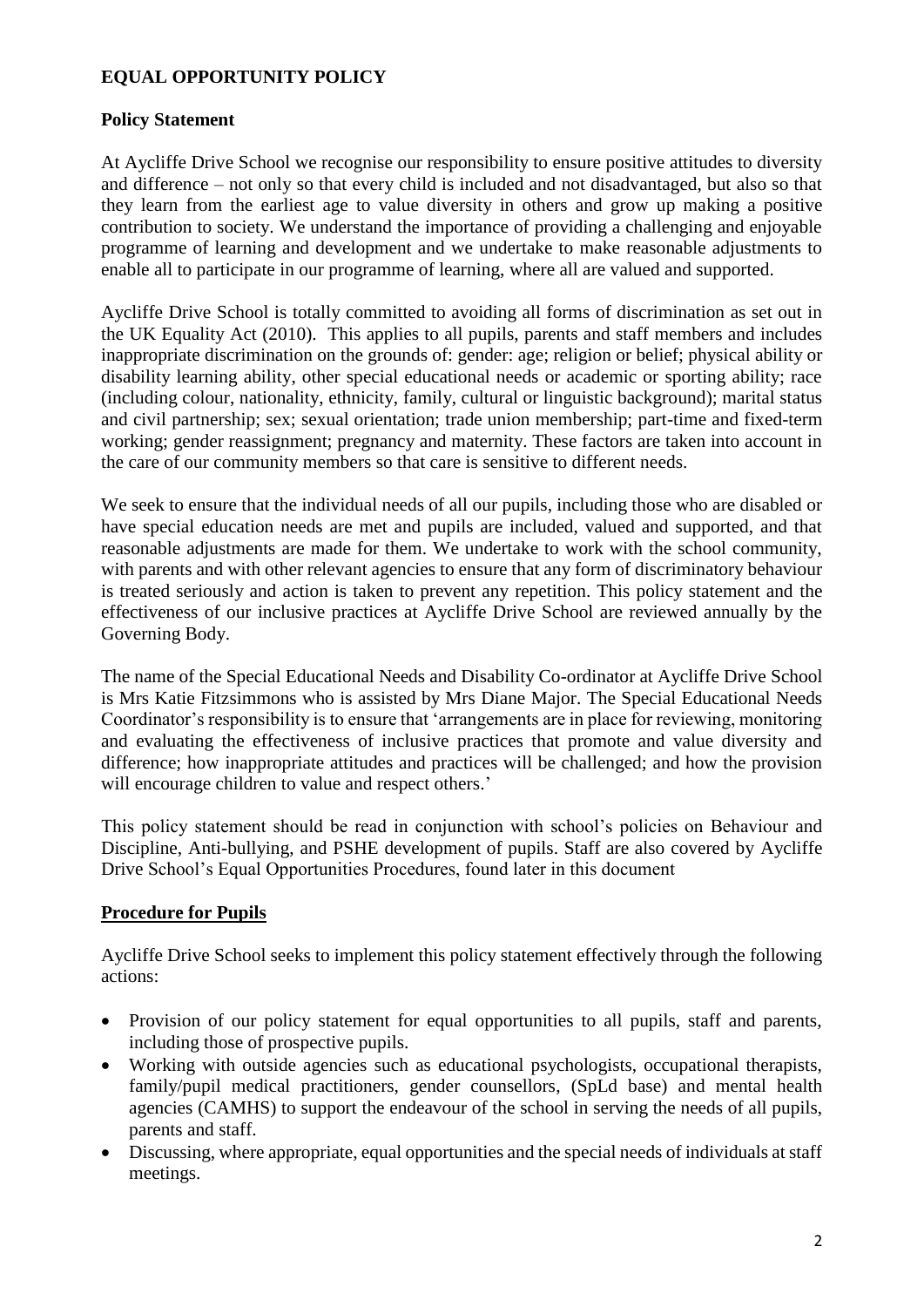- Delivering the message of equal opportunities within PSHE, the wider curriculum and through the extra-curricular programme.
- Dedicating whole school and class assemblies, and class time and 'circle time' to the importance of kindness, care and unconditional respect for members of the school and the wider community, and on promoting and valuing diversity and differences.
- Discussing values and encouraging participation in Value Weeks.
- Meeting the individual needs of pupils, as detailed by parents and by the pupil's previous setting, through teacher, assistant and outside agencies working together with the pupil and the pupil's parents.
- Monitoring the needs of all pupils as they progress through the school, through discussion at meetings, and written information circulated confidentially, relating to specific support for learning or emotional, social, mental, physical or other difficulties.
- Discussing, reviewing, monitoring and evaluating at staff meetings and leadership meetings, the effectiveness of inclusive practices which enable all pupils, parents and staff to access and enjoy school life. Ensuring that the Personal, Social, Health and PSHEC includes discussion of Equal Opportunities.
- Ensuring school documents demonstrate a commitment to Equal Opportunities and avoid inappropriate discrimination of all forms.
- Making appropriate provision or exemption, where feasible and desirable, for pupils with special dietary, dress or religious observance requirements or needs because of religious or cultural backgrounds

## **Additional School and EYFS procedure:**

- Following the graduated approach as described in the SEND Code of Practice, starting with classroom support which is additional to, or different from, the support which was previously in place. The process begins when it is necessary for the INCo to give additional support, advice or assessment and/or when external agencies are called in to give professional expertise, advice and support.
- Challenging inappropriate attitudes and practices by using role play in drama and circle time, by speaking with those involved and by the graduated approach of class teachers, Senior Leadership of the School becoming involved as necessary with pupils, parents and staff. Pupils are made fully aware of the school's behaviour, expectations and sanctions.
- Including the INCo and other relevant staff, in discussing pupil needs and progress in staff meetings and leadership meetings. On such occasions the strategy for each individual child is focused around respect for the child's needs, the need for the pupil to have access to all opportunities within the school and the child's right to feel confident, happy and valued.
- Delivering the PSHE programme through whole school assemblies, in and class, in circle time and within the curriculum, eg, different faiths are studied in RE. The Science programme celebrates physical differences in the human race. Drama provides a weekly opportunity to promote and value diversity and differences. The languages within the extra-curricular programme, as well as those within the curriculum, promote global citizenship.

#### **Procedure for Members of Staff**

To ensure the elimination and prevention of discrimination and the promotion of equality of opportunity in employment.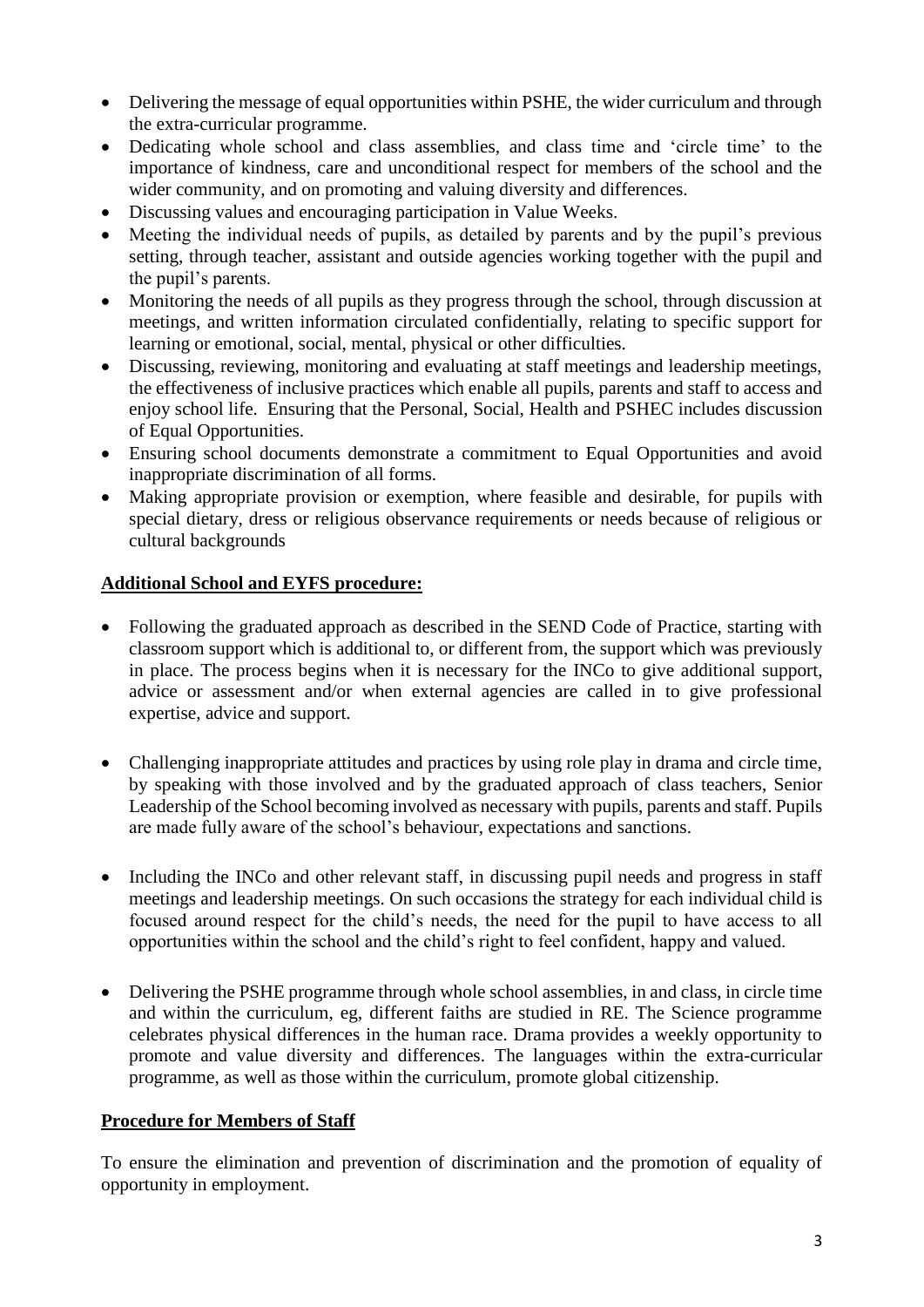# **1. Sex Discrimination**

Unless the job is covered by a statutory exception we will not discriminate directly or indirectly on the grounds of sex, gender assignment, sexual orientation, pregnancy, marital status or civil partnership.

- In the arrangements made for deciding who should be offered a job
- In any terms of employment, including pay
- By refusing or omitting to offer a person employment
- In the way we afford access to opportunities for promotion, transfer or training
- In the manner in which employment is offered or in affording access to any benefits, facilities or services
- By victimising an individual for a complaint made in good faith about sex, gender assignment, sexual orientation or pregnancy discrimination or for giving evidence about such a complaint
- In connection with redundancy or termination of employment however caused or by treating an employee unfavourably in any other way

#### **2. Race Discrimination**

Our equal opportunity policy statement aims to ensure that:

- a. No job applicant or employee receives less favourable treatment than another on racial grounds.
- b. No applicant or employee is placed at a disadvantage by requirements or conditions which have a disproportionately adverse effect on his/her racial group and which cannot be shown to be justifiable on other than racial grounds.
- c. Where appropriate and where permissible under the Race Relations Act employees of an under-represented racial group are given training and encouragement to achieve equal opportunity within the organisation.

We will not:

- Discriminate in recruitment, promotion, transfer or training, nor in the arrangements made for recruitment and in the ways of affording access to opportunities for promotion, transfer or training
- Discriminate on racial grounds in connection with dismissal, redundancy or any other termination of employment or other detriment to an employee
- Discriminate on racial grounds in appraisals of employee performance or in the operation of grievance disputes and disciplinary procedures
- Discriminate on racial grounds in affording terms of employment and providing benefits, facilities and services for employees
- Victimise individuals who have made allegations or complaints of racial discrimination or provided information about such discrimination